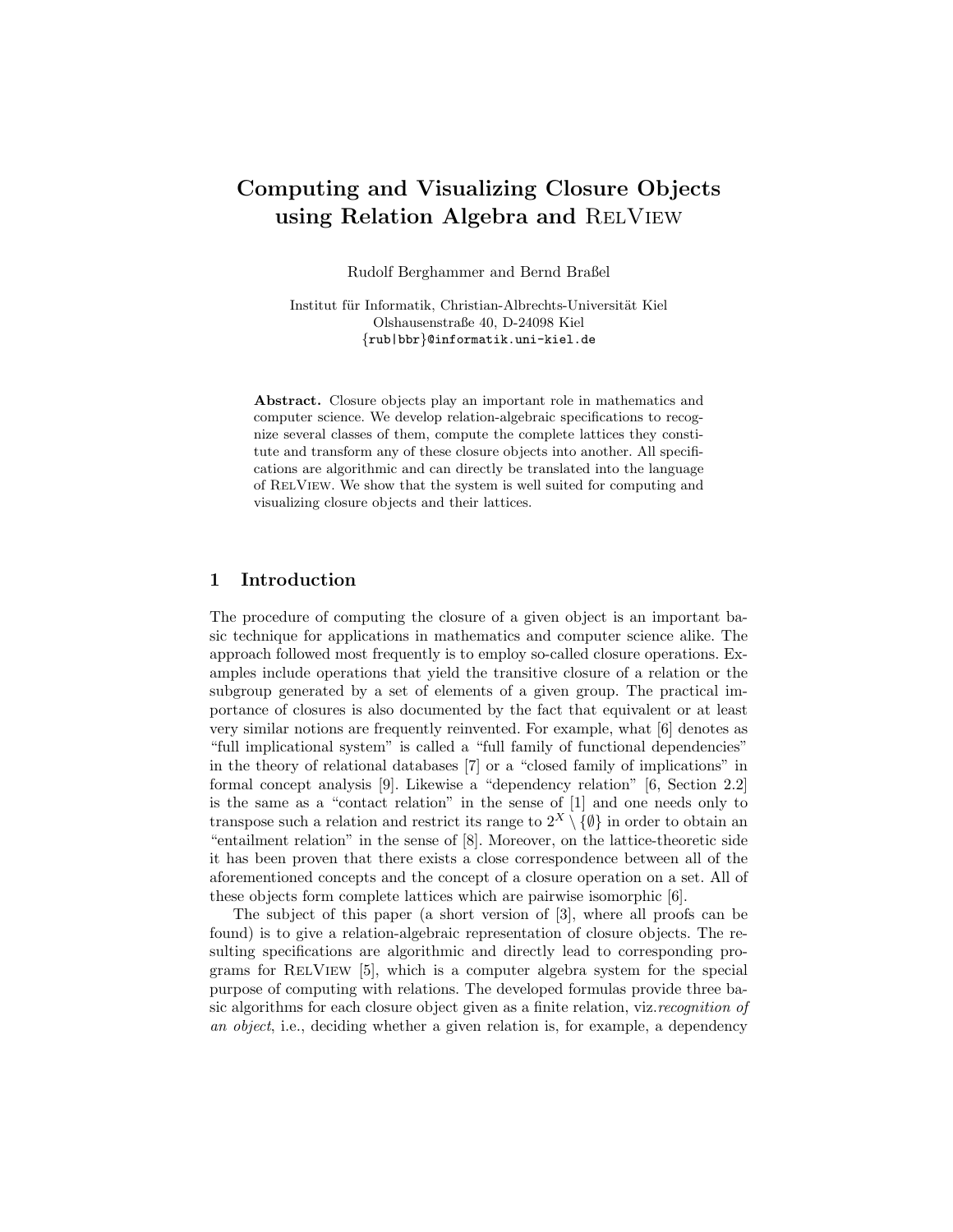relation, transformation between closure objects, e.g., compute the closure operation corresponding to a given full implicational system, and computation of the complete lattice which is constituted by the set of all such closure objects. Employing the resulting programs, the computer algebra system RELVIEW supports the study of specific closure objects in several ways, among which are visualization as Boolean matrices or as graphs, providing various graph layout algorithms and offering a number of ways to highlight selected portions, retracing the results of sub-expressions via step-wise execution, and testing, e.g., by providing random matrices of a specified degree of filling. Beyond the possibility to study individual closure objects, the presented algorithms scale well and are applicable to large examples. This is due to the fact that finite relations can be implemented efficiently with BDDs [4] and we have taken care that the developed formulas fit the setting of RelView. The only exception is the computation of all possible closure systems which is presented in Section 3.1, as the according problem is well known to be exponential for sets.

# 2 Relation Algebra

Since many years relation algebra [11, 10] is used by many scientists as conceptual and methodological base of their work. Its importance is due to the fact that many objects of discrete mathematics can be seen as specific relations. Relation algebra allows concise and exact problem specifications and extremely formal and precise calculations that drastically reduce the danger of making mistakes. In this section, we recall the basics of relation algebra, provide the reader with an introduction of how pairs and products can be modeled and show how to represent sets. More specific to the task at hand, its last part deals with the relation-algebraic specification of extremal elements of ordered sets and lattices.

## 2.1 Relations and Relation Algebra

We write  $R : X \rightarrow Y$  if R is a relation with domain X and range Y, i.e., a subset of  $X \times Y$ . If the sets X and Y of R's type  $[X \leftrightarrow Y]$  are finite, we may consider  $R$  as a Boolean matrix. Since this interpretation is well suited for many purposes and is also used by the computer algebra system RELVIEW as one of its possibilities to depict relations, we often use matrix terminology and matrix notation. Especially we speak about the rows, columns and entries of a relation and write  $R_{x,y}$  instead of  $\langle x, y \rangle \in R$  or  $x R y$ . Relation algebra knows three basic relations. The *identity relation*  $I: X \leftrightarrow X$  satisfying for all  $x, y \in X$  that  $I_{x,y}$  iff  $x = y$ , the universal relation  $\mathsf{L}: X \leftrightarrow Y$  holding for all  $x \in X$  and  $y \in Y$ , and the empty relation  $O: X \leftrightarrow Y$  which holds for no pair in  $X \times Y$ . The transposition of a given relation  $R: X \leftrightarrow Y$  is denoted by  $R^{\mathsf{T}}: Y \leftrightarrow X$  and satisfies for all x, y that  $R_{x,y}^{\mathsf{T}}$  iff  $R_{y,x}$ . When viewing relations as sets it comes natural to form the union  $\overline{R} \cup S : X \rightarrow Y$  and intersection  $R \cap S : X \rightarrow Y$  of two relations  $R, S: X \leftrightarrow Y$  or to state the *inclusion*  $R \subseteq S$ . A lot of the expressive power of relation algebra is due to the possibility to express the *composition*  $RS: X \leftrightarrow Y$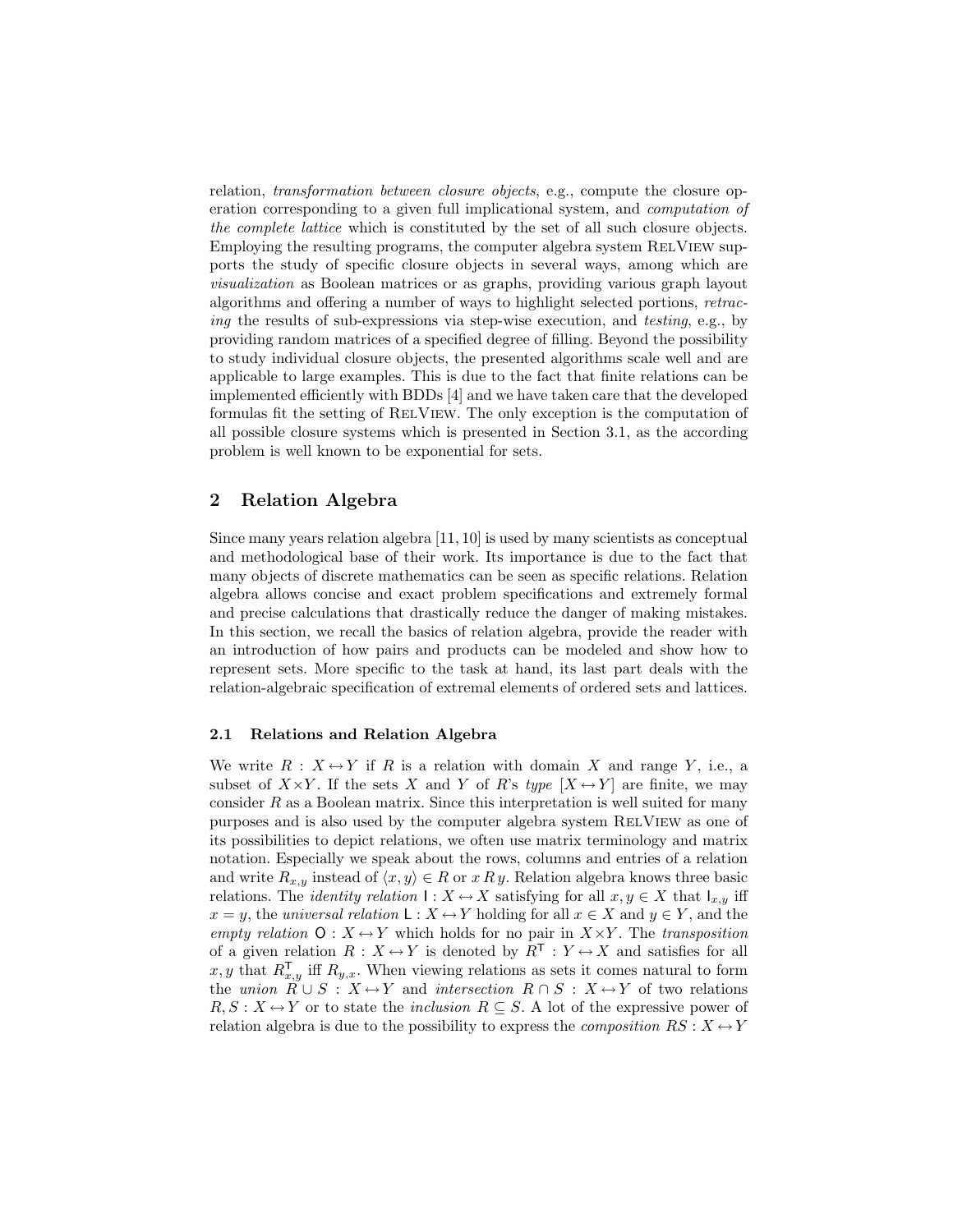of two relations  $R: X \leftrightarrow Z$  and  $S: Z \leftrightarrow Y$ . Its definition in predicate logic is that for all  $x \in X$  and  $y \in Y$  we have  $(RS)_{x,y}$  iff there exists a  $z \in Z$  such that  $R_{x,z}$  and  $S_{z,y}$ . The *complementation* of a relation  $R: X \leftrightarrow Y$  is denoted by  $\overline{R}: X \leftrightarrow Y$  and corresponds to negation in predicate logic: for all  $x, y$  we have  $\overline{R}_{x,y}$  iff  $R_{x,y}$  does not hold.

By syq $(R, S) := \overline{R^T \overline{S}} \cap \overline{R}^T S : Y \leftrightarrow Z$  the symmetric quotient of two relations  $R: X \leftrightarrow Y$  and  $S: X \leftrightarrow Z$  is defined. A specification in predicate logic is that  $\text{syq}(R,S)_{y,z}$  iff for all x we have that  $R_{x,y}$  iff  $S_{x,z}$ . In other words for all  $y \in Y$  and  $z \in Z$  we have  $\text{syq}(R, S)_{y,z}$  iff the y-column of R equals the z-column of S. Additional properties of this construct can be found in [10].

## 2.2 Pairing and Related Constructions

The pairing (or fork)  $[R, S] : Z \leftrightarrow X \times Y$  of two relations  $R : Z \leftrightarrow X$  and S:  $Z \leftrightarrow Y$  is defined by demanding for all  $z \in Z$  and  $u = \langle u_1, u_2 \rangle \in X \times Y$  that  $[R, S]_{z,u}$  iff  $R_{z,u_1}$  and  $S_{z,u_2}$ . It should be noted that throughout this paper pairs  $u \in X \times Y$  are assumed to be of the form  $\langle u_1, u_2 \rangle$ .

Using identity and universal relations of appropriate types, pairing allows to define the projection relations  $\pi : X \times Y \leftrightarrow X$  and  $\rho : X \times Y \leftrightarrow Y$  of the direct product  $X \times Y$  as  $\pi := [I, L]^T$  and  $\rho := [L, I]^T$ . Then the above definition implies for all  $u \in X \times Y$ ,  $x \in X$  and  $y \in Y$  that  $\pi_{u,x}$  iff  $u_1 = x$  and  $\rho_{u,y}$  iff  $u_2 = y$ . Also the parallel composition (or product)  $R \parallel S : X \times X' \leftrightarrow Y \times Y'$  of two relations  $R: X \leftrightarrow Y$  and  $S: X' \leftrightarrow Y'$ , such that  $(R \parallel S)_{u,v}$  is equivalent to  $R_{u_1,v_1}$  and  $S_{u_2,v_2}$  for all  $u \in X \times X'$  and  $v \in Y \times Y'$ , can be defined by means of pairing. We get the desired property if we define  $R \parallel S := [\pi R, \rho S]$ , where  $\pi : X \times X' \leftrightarrow X$ and  $\rho: X \times X' \leftrightarrow X'$  are the projection relations on  $X \times X'$ .

### 2.3 The Representation of Sets

In relation algebra sets can be modeled using vectors, which are relations  $v$  with  $v = vL$ . For a vector the range is irrelevant and we therefore consider vectors  $v: X \leftrightarrow 1$  with a specific singleton set  $1 = {\perp}$  as range and omit the second subscript, i.e., write  $v_x$  instead of  $v_{x,\perp}$ . Such a vector can be considered as a Boolean matrix with exactly one column, i.e., as a Boolean column vector, and represents the subset  $\{x \in X \mid v_x\}$  of X. A non-empty vector v is said to be a point if  $vv^{\mathsf{T}} \subseteq I$ , i.e., v is *injective*. This means that it represents a single element. In the Boolean matrix model a point  $v : X \leftrightarrow \mathbf{1}$  is a Boolean column vector in which exactly one entry is 1.

To model sets we will also apply *membership-relations*  $M: X \leftrightarrow 2^X$  on X and its powerset  $2^X$ . These specific relations are defined by demanding for all  $x \in X$ and  $Y \in 2^X$  that  $\mathsf{M}_{x,Y}$  iff  $x \in Y$ . Using BDDs as implementation of relations as in RELVIEW, the number of BDD-nodes for  $M$  is linear in the cardinality of  $X$ . See [4] for details.

Given an injective function  $\imath$  from Y to X, we may consider Y as a subset of  $X$  by identifying it with its image under  $\imath$ . If  $Y$  is actually a subset of  $X$  and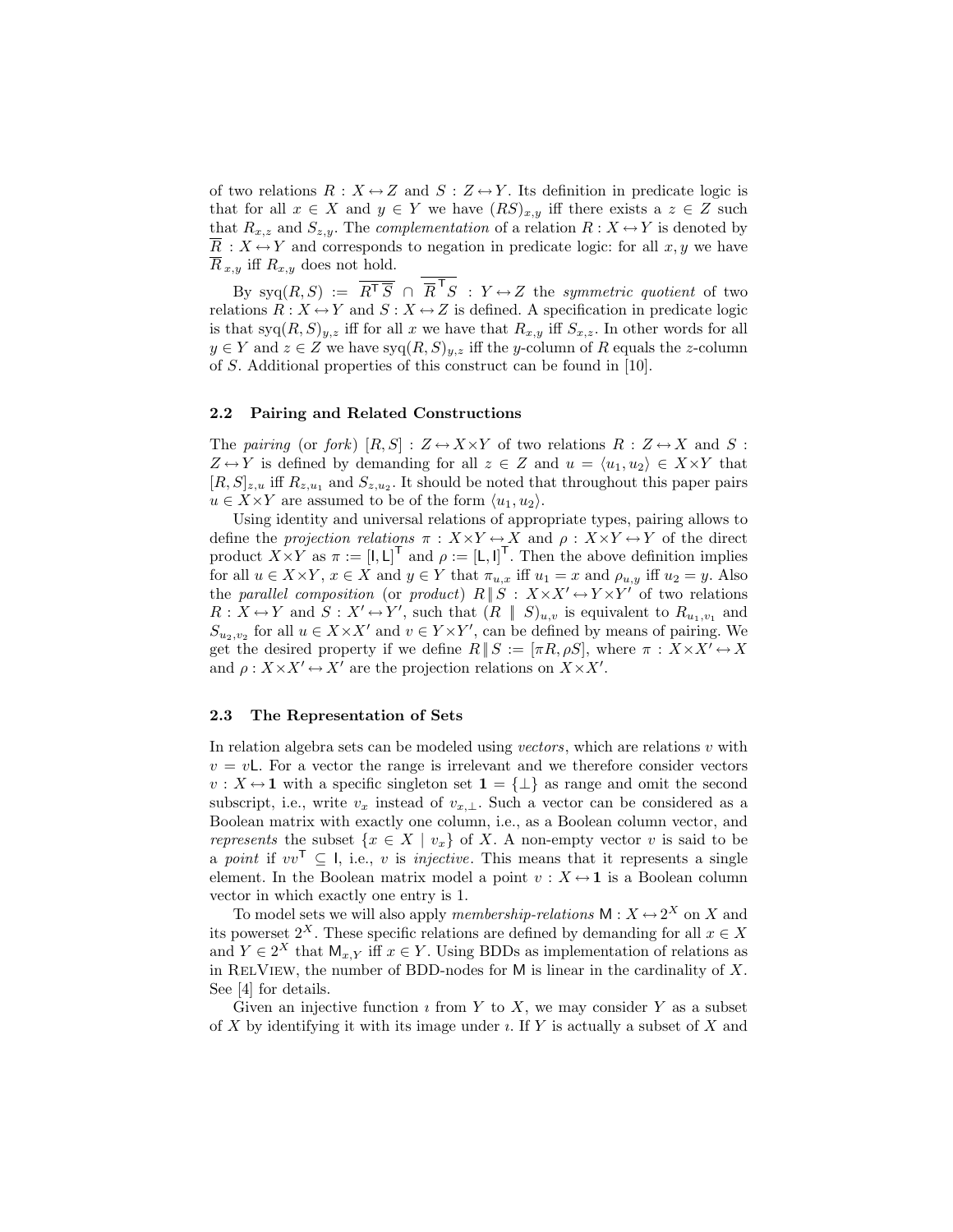*i* is given as relation of type  $[Y \leftrightarrow X]$  such that  $i_{y,x}$  iff  $y = x$  for all  $y \in Y$  and  $x \in X$ , then the vector  $i^{\mathsf{T}} L : X \rightarrow 1$  represents Y as subset of X in the sense above. To model sets, we will apply as third technique that the transition in the other direction is also possible, i.e., the generation of a relation  $inj(v): Y \leftrightarrow X$ from the vector representation  $v : X \mapsto \mathbf{1}$  of  $Y \subseteq X$  such that for all  $y \in Y$  and  $x \in X$  we have  $\text{inj}(v)_{y,x}$  iff  $y=x$ .

A combination of injective functions with membership-relations allows a *column-wise enumeration* of sets of subsets. More specifically, if  $v : 2^X \leftrightarrow 1$ represents a subset  $\mathfrak S$  of the powerset  $2^X$  in the sense defined above, then for all  $x \in X$  and  $Y \in \mathfrak{S}$  we get the equivalence of  $(\text{Min}(v)^{\mathsf{T}})_{x,Y}$  and  $x \in Y$ . This means that  $S := \text{Min}(v)^\mathsf{T} : X \to \mathfrak{S}$  is the relation-algebraic specification of membership on  $\mathfrak{S}$ , or, using matrix terminology, the elements of  $\mathfrak{S}$  are represented precisely by the columns of S. Furthermore, a little reflection shows for all  $Y, Z \in \mathfrak{S}$  the equivalence of  $Y \subseteq Z$  and  $\overline{S^{\dagger} \overline{S}}_{Y,Z}$ . Therefore,  $\overline{S^{\dagger} \overline{S}} : \mathfrak{S} \leftrightarrow \mathfrak{S}$ is the relation-algebraic specification of set inclusion on  $\mathfrak{S}$ .

### 2.4 Extremal Elements of Orders and Lattices

Given a relation  $R: X \leftrightarrow X$ , the pair  $(X, R)$  is an ordered set iff  $I \subseteq R$  (reflexivity),  $R \cap R^{\mathsf{T}} \subseteq I$  (antisymmetry) and  $RR \subseteq R$  (transitivity). In the following we may omit the set  $X$  when clear from context and simply refer to  $R$  as a partial order. When dealing with ordered sets, one typically investigates extremal elements. Based upon the vector representation of sets we will use the following relation-algebraic specifications taken from [10].

$$
\text{lel}(R, v) := v \cap \overline{R} v\n \text{gel}(R, v) := \text{lel}(R^{\mathsf{T}}, v)
$$
\n
$$
\text{glb}(R, v) := \text{gel}(R, \overline{R} v) \qquad \text{lub}(R, v) := \text{glb}(R^{\mathsf{T}}, v)
$$

If  $R: X \leftrightarrow X$  is a partial order relation and Y a subset of X that is represented by the vector  $v : X \leftrightarrow 1$ , then  $\text{lel}(R, v) : X \leftrightarrow 1$  is empty iff Y does not have a least element and is a point that represents the least element of  $Y$ , otherwise. Similarly,  $gel(R, v) : X \leftrightarrow 1 \text{ (glb}(R, v) : X \leftrightarrow 1 \text{ and } lub(R, v) : X \leftrightarrow 1 \text{, respectively}$  is either empty or a point that represents the greatest element (greatest lower bound and least upper bound, respectively) of  $Y$ ,

If the second arguments of the above specifications are not vectors but "proper" relations with a non-singleton range, then the corresponding extremal elements are computed column-wisely. E.g., in the case of the first specification this means the following. For all  $A: X \leftrightarrow Y$  we obtain  $\text{lel}(R, A): X \leftrightarrow Y$  and, furthermore, for all  $x \in X$  and  $y \in Y$  that  $\text{lel}(R, A)_{x,y}$  iff the least element of  ${z \in X \mid A_{z,y}}$  exists and equals x. Hence, for all  $y \in Y$  the y-column of lel(R, A) is either empty or a point that represents (with respect to  $R$ ) the least element of the set the *y*-column of  $\tilde{A}$  represents.

For a partial order  $R : X \leftrightarrow X$  we also need the following specifications, which both are of type  $[X \times X \leftrightarrow X]$ :

$$
\mathrm{Inf}(R) := \left[R, R\right]^\mathsf{T} \cap \overline{\left[R, R\right]^\mathsf{T} \overline{R}} \qquad \mathrm{Sup}(R) := \mathrm{Inf}(R^\mathsf{T})
$$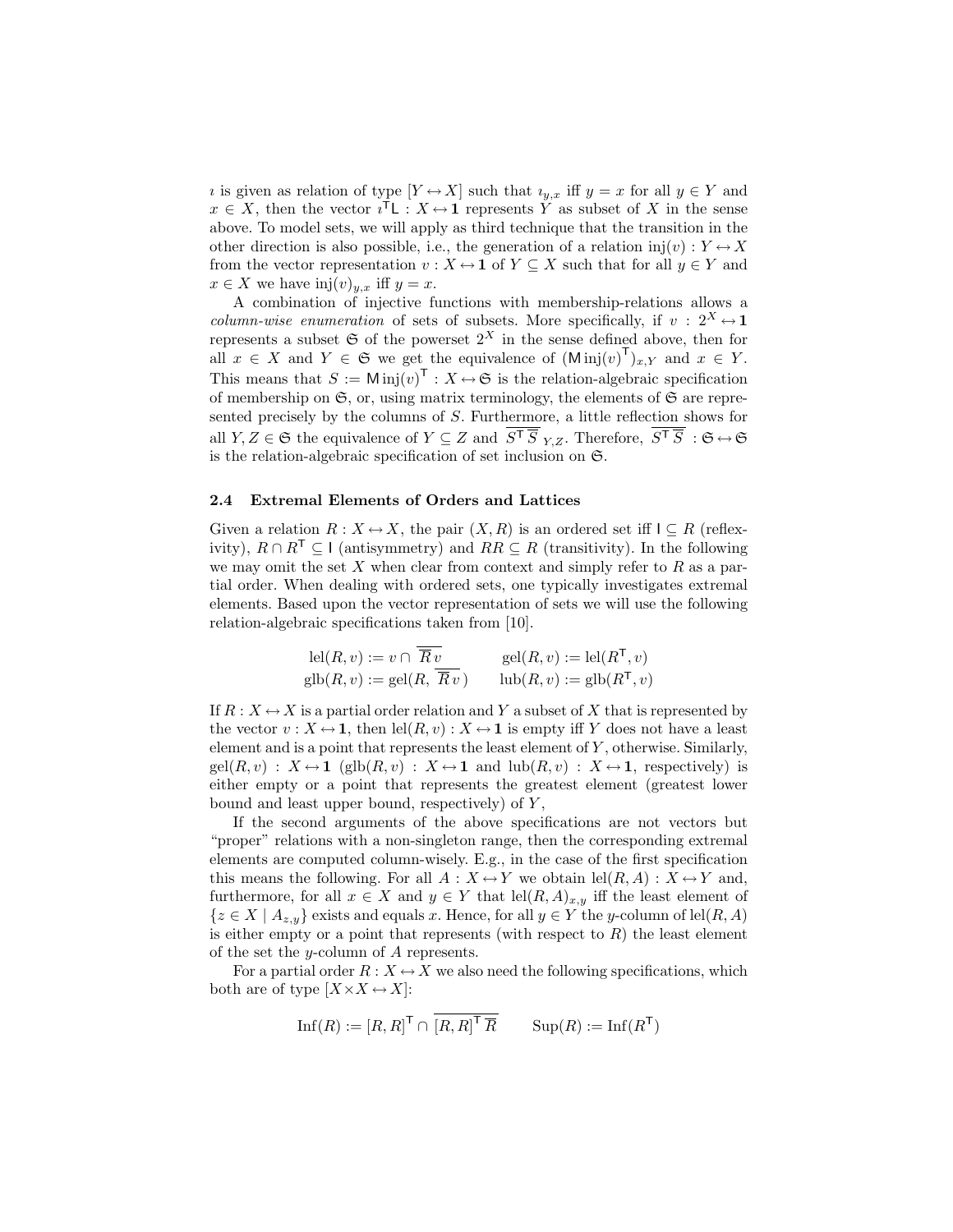In [2] it is shown that for all  $u \in X \times X$  and  $x \in X$  we have  $\text{Inf}(R)_{u,x}$  iff x is the greatest lower bound of  $u_1$  and  $u_2$  and  $\text{Sup}(R)_{u,x}$  iff x is the least upper bound of  $u_1$  and  $u_2$ . Hence,  $\text{Inf}(R)$  and  $\text{Sup}(R)$  relation-algebraically specify the two lattice prerations  $\sqcap$  and  $\sqcup$ . As a consequence, an ordered set  $(X, R)$ constitutes a lattice  $(X, \sqcup, \sqcap)$  iff  $\mathsf{L} = \text{Inf}(R)\mathsf{L}$  and  $\mathsf{L} = \text{Sup}(R)\mathsf{L}$ , since the latter equations express that the two relations  $\text{Inf}(R)$  and  $\text{Sup}(R)$  are total (see [10]). Also complete lattices can easily be characterized by relation-algebraic means. If  $R: X \leftrightarrow X$  is the partial order of a lattice  $(X, \sqcup, \sqcap)$ , then X is complete iff  $\mathsf{L} = \mathsf{L}\text{ glb}(R, \mathsf{M})$  or, equivalently, iff  $\mathsf{L} = \mathsf{L}\text{ lub}(R, \mathsf{M})$ , where  $\mathsf{M}: X \leftrightarrow 2^X$  is the membership relation.

# 3 Computing and Visualizing Closure Objects

In the introduction we have mentioned several concepts which we refer to as "closure objects". In the literature, all of these notions are usually defined on powersets; see e.g., [6]. But with the exception of dependency relations the restriction to such a specific class of lattices is not necessary. We therefore prefer to define all closure objects on more general ordered structures. In this section, we develop relation-algebraic specifications for recognizing, computing and transforming closure objects on complete lattices. The specifications will be algorithmic and, hence, can directly be translated into RELVIEW-code. Since RELVIEW only allows to treat relations on finite sets, we assume for the developments finite lattices if this is advantageous.

#### 3.1 Closure Systems

Assume  $(X, \sqcup, \sqcap)$  to be a complete lattice. Then  $S \subseteq X$  is called a *closure system* (or a Moore family) of  $X$  if it is closed under arbitrary least upper bounds, that is, for all  $X \subseteq S$  we have  $\bigcap X \in S$ . In the case of a finite carrier set X this second order definition is obviously equivalent to the two requirements 1) that  $\top \in S$ , where  $\top$  denotes the greatest element of the lattice, and 2) that for all  $x, y \in S$  also  $x \sqcap y \in S$ . The next theorem provides the transformation of this first-order specification to relation algebra.

**Theorem 3.1.1** Assume  $R: X \leftrightarrow X$  to be the partial order of a finite lattice  $(X, \sqcup, \sqcap)$  and let  $S \subseteq X$  be represented by the vector  $s : X \rightarrow \mathbf{1}$ . Then S is a *closure system of* X iff gel $(R, L) \subseteq s$  and  $[s^{\mathsf{T}}, s^{\mathsf{T}}]^{\mathsf{T}} \subseteq \text{Inf}(R) s$ .

The formulae of Theorem 3.1.1 can immediately be translated into the programming language of the computer algebra system RELVIEW. Hence, given a partial order  $R: X \leftrightarrow X$  of a lattice and a vector  $s: X \leftrightarrow \mathbf{1}$ , the tool can be used to test whether s represents a closure system. Note that in Theorem 3.1.1 the type of  $s^{\mathsf{T}}$  is  $[1 \leftrightarrow X]$  and, thus, the type of  $[s^{\mathsf{T}}, s^{\mathsf{T}}]$  is  $[1 \leftrightarrow X \times X]$ . This is advantageous for the implementation in RelView, which is based on BDDs. In general, the transposition of a relation requires that a new BDD has to be computed from the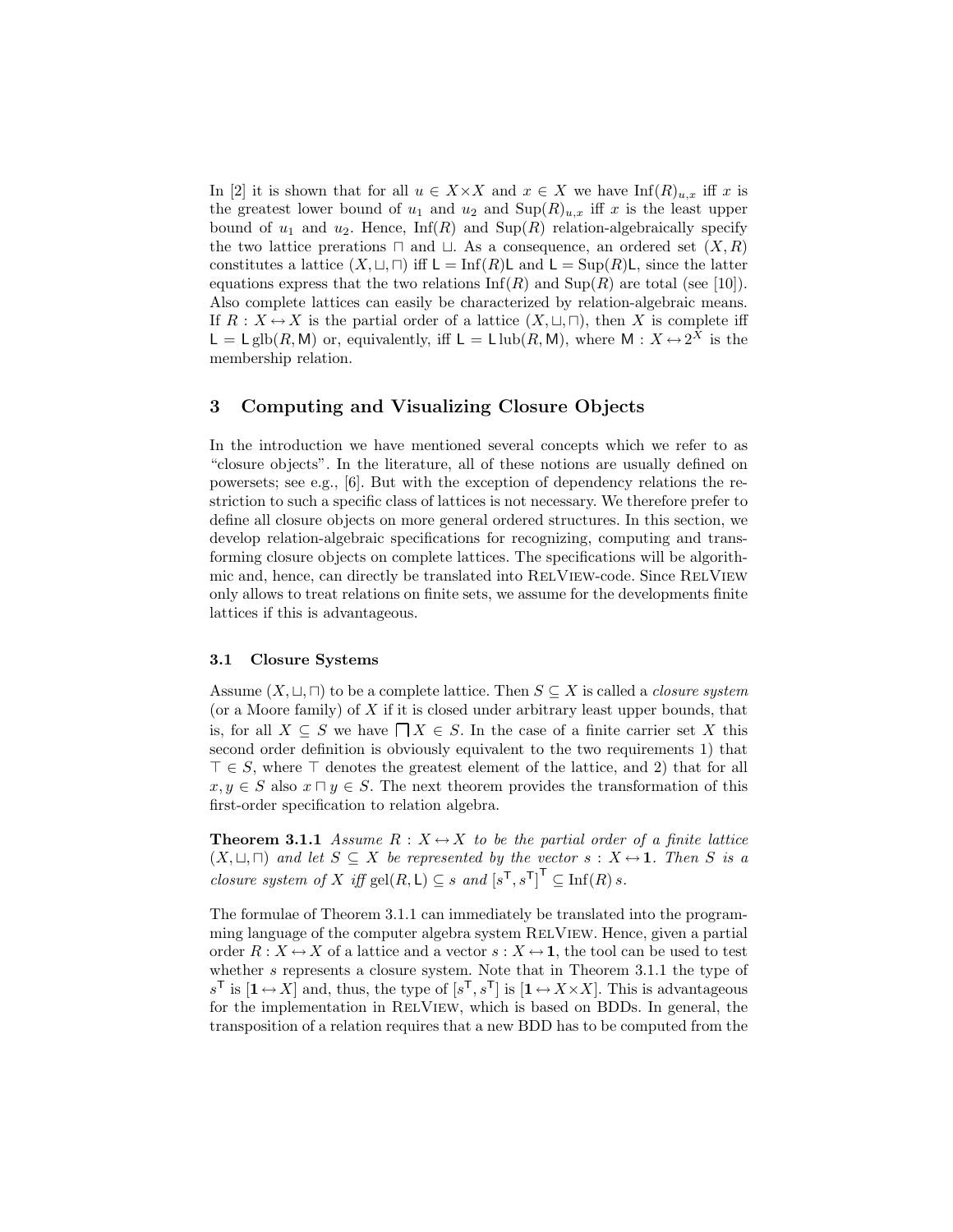

Fig. 1. Hasse-diagram of the partial order of a lattice with 6 elements

old one by exchanging the variables encoding the domain with those encoding the range. But in the case of a relation with domain or range 1 this process can be omitted since the BDD of the relation and its transpose coincide [4].

Having specified a single closure system within relation algebra, we turn to specify the set  $\mathfrak{S}(X)$  of all closure systems of X as a subset of the powerset via a vector of type  $[2^X \leftrightarrow 1]$ . In the following theorem  $M : X \leftrightarrow 2^X$  is a membership relation,  $\pi, \rho: X \times X \leftrightarrow X$  are the projection relations of  $X \times X$ , the left L has type  $[X \leftrightarrow 1]$  and the remaining L is of type  $[1 \leftrightarrow X \times X]$ .

**Theorem 3.1.2** Let again  $R : X \rightarrow X$  be the partial order of a finite lattice  $(X,\sqcup,\sqcap)$ . Then  $\text{cls}(R) := (\text{gel}(R,\mathsf{L})^{\mathsf{T}}\mathsf{M} \cap \overline{\mathsf{L}(\pi \mathsf{M} \cap \rho \mathsf{M} \cap \overline{\text{Inf}(R)\mathsf{M}})})^{\mathsf{T}} : 2^X \leftrightarrow \mathbf{1}$ is a vector-representation of the set  $\mathfrak{S}(X)$  of all closure systems of X.

Again, the transpositions occurring in the definition of  $cls(R)$  are motivated by the aim to obtain an efficient RelView program. Stating the formula in the given way, the relations affected during program execution are all of domain 1. If, in contrast, we would not have simplified the result by applying the rule  $R<sup>T</sup>S<sup>T</sup>$  =  $(SR)$ <sup>T</sup> the resulting program would be less efficient and not scale anymore.

A significant fact about the set  $\mathfrak{S}(X)$  is that it is itself a closure system of the powerset lattice  $(2^V, \cup, \cap)$ . Hence, it forms a complete lattice with intersection as greatest lower bound operation and set inclusion as partial order. A relationalgebraic specification of the partial order of  $\mathfrak{S}(X)$  is rather simple. Using the technique described in Section 2.3, by

$$
CISys(R) := \text{Min}(\text{cls}(R))^{\mathsf{T}} : X \leftrightarrow \mathfrak{S}(X)
$$

the set  $\mathfrak{S}(X)$  is enumerated by column and we immediately obtain from ClSys $(R)$ that the set inclusion on  $\mathfrak{S}(X)$  can be specified as

$$
\mathrm{CILat}(R) := \mathrm{CISys}(R)^{\mathsf{T}} \overline{\mathrm{CISys}(R)} : \mathfrak{S}(X) \leftrightarrow \mathfrak{S}(X).
$$

The number of different closure systems of a finite lattice grows very rapidly, see [6] for the numbers in the case of powersets  $2^X$  up to  $|X| = 6$ . Therefore, a visualization of the according lattice is useful for rather small examples, only.

Example 3.1.1. Figure 1 contains a picture of the Hasse-diagram of the partial order of a lattice  $X^*$  with 6 elements  $x_1, \ldots, x_6$ . The picture demonstrates the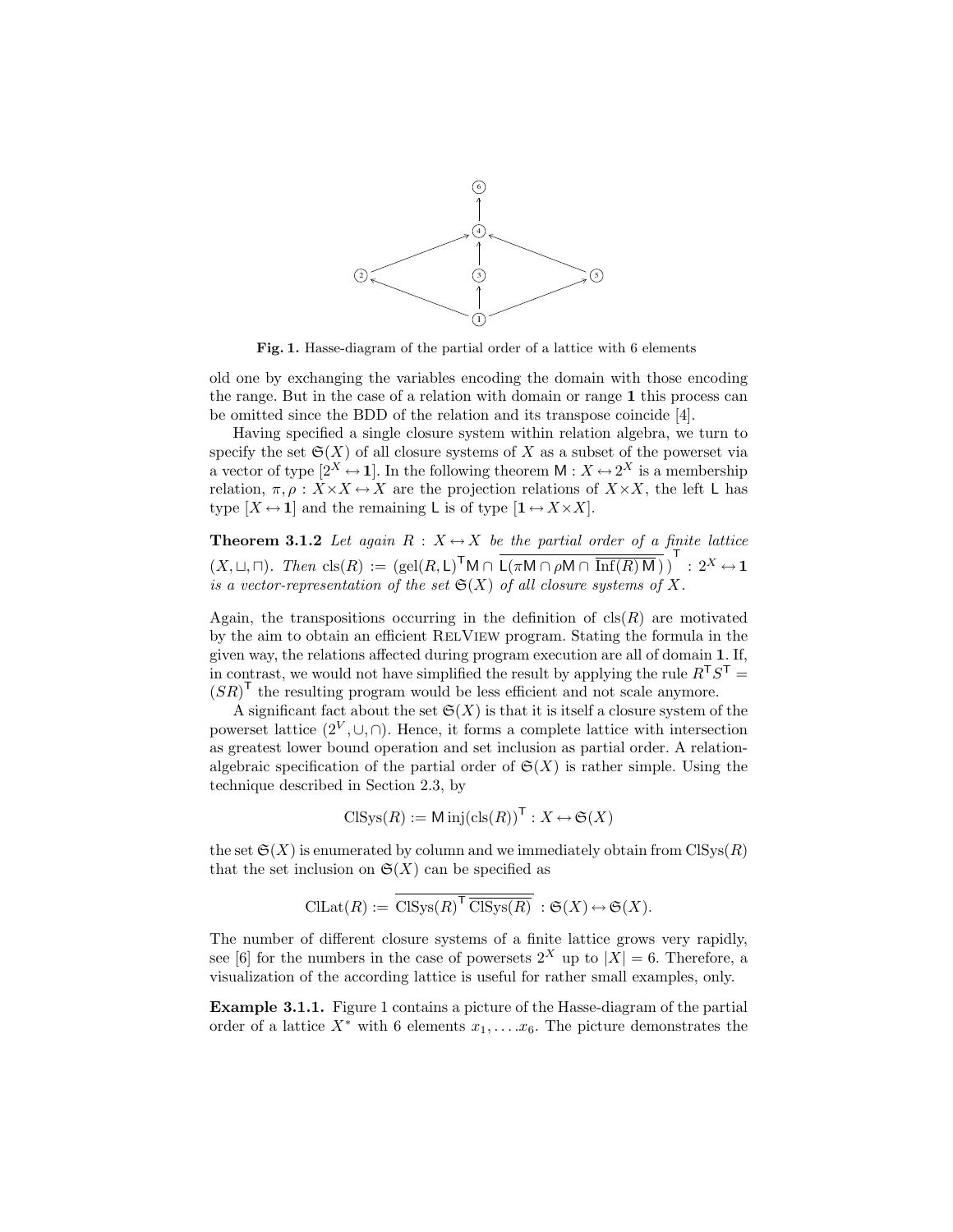|   | $\overline{N}$ | s. | 4000000 |  |  |  |  |  |  |  |  |  | ३ ह |
|---|----------------|----|---------|--|--|--|--|--|--|--|--|--|-----|
|   |                |    |         |  |  |  |  |  |  |  |  |  |     |
|   |                |    |         |  |  |  |  |  |  |  |  |  |     |
|   |                |    |         |  |  |  |  |  |  |  |  |  |     |
|   |                |    |         |  |  |  |  |  |  |  |  |  |     |
| J |                |    |         |  |  |  |  |  |  |  |  |  |     |
|   |                |    |         |  |  |  |  |  |  |  |  |  |     |

Fig. 2. Closure systems of the partial order of Figure 1

support in RELVIEW to depict relations as directed graphs. Each vertex with label *n* represents the lattice element  $x_n$ ,  $1 \le n \le 6$ .

Stating the two relation-algebraic specifications  $\text{Clys}(R)$  and  $\text{CILat}(R)$  above programs in the programming language of RELVIEW, we computed that 24 of the 64 subsets of  $X^*$  are closure systems. The result of this computation is shown in Figure 2. There the 24 subsets are enumerated by column in a  $6 \times 24$  Boolean matrix. In the picture a filled square denotes a 1-entry and an empty square a 0-entry. If we denote the closure system represented by column i with  $S_i$ ,  $1 \leq i \leq 24$ , then, e.g., the first column represents the closure system  $S_1 = \{x_6\}$ consisting of the greatest lattice element only, the second column represents the closure system  $S_2 = \{x_5, x_6\}$ , the third column represents the closure system  $S_3 = \{x_4, x_6\}$  and the last column represents the closure system  $S_{24} = X^*$ consisting of all lattice elements.

Finally, Figure 3 shows the Hasse-diagram of the lattice  $\mathfrak{S}(X^*)$ , where the vertex with label i corresponds to the closure system  $S_i$ ,  $1 \leq i \leq 24$ , and an arrow denotes set inclusion. From Figure 2 it follows that the n-th layer of the graph exactly contains the vertices corresponding to the closure systems with cardinality n,  $1 \leq n \leq 6$ .

#### 3.2 Closure Operations

For a given ordered set  $(X, R)$  a *closure operation* is a function  $C: X \to X$  which is 1) extensive, 2) monotone, and 3) idempotent. Note that it is not necessary to restrict such operations to sets as arguments. In the next theorem we provide



Fig. 3. Hasse-diagram of the lattice  $\mathfrak{S}(X^*)$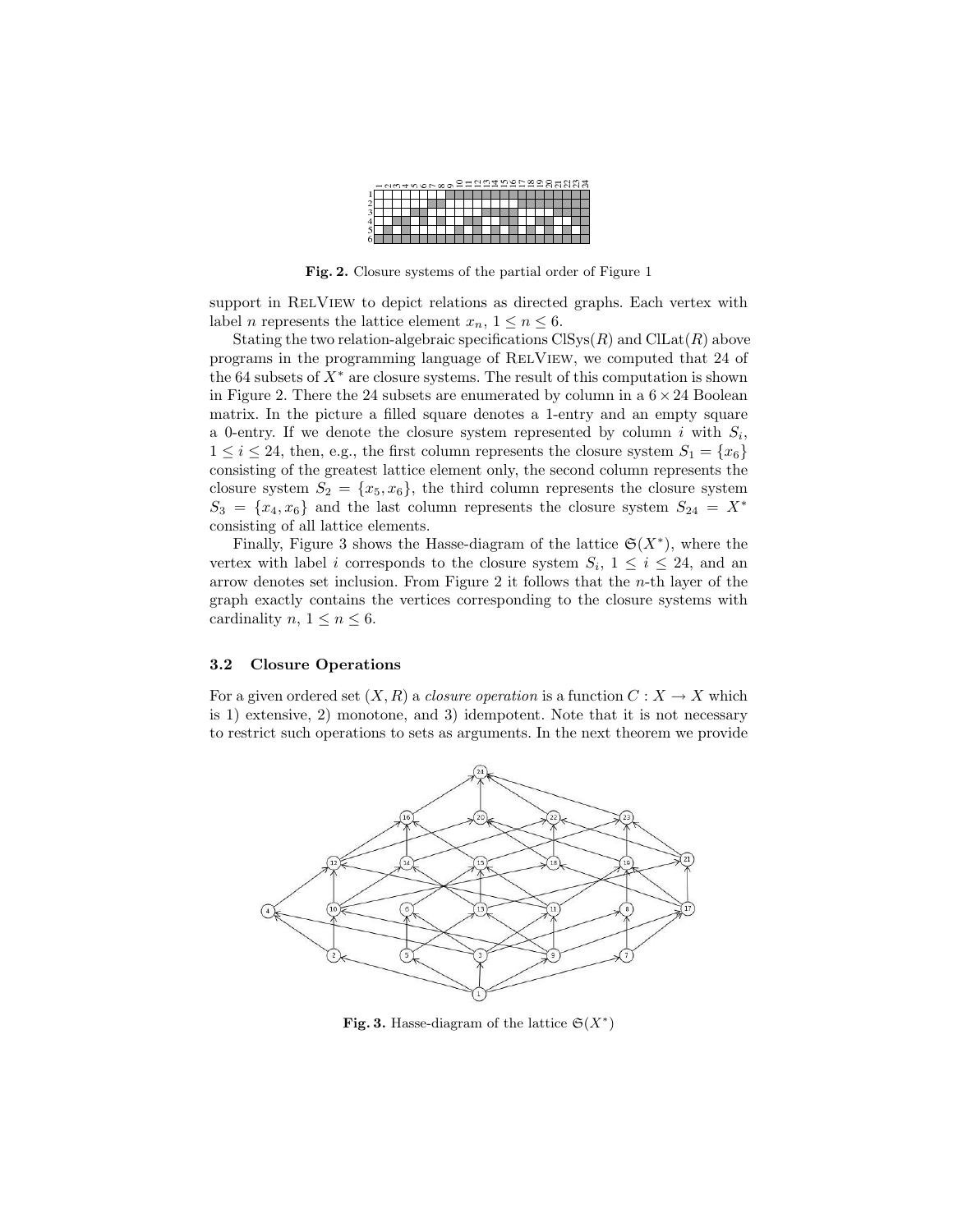| $-0.07400$ |  |  |  |  | $-0.070400$ |  |  |  |  |  |  | $-0.07090$ |  |  |  |  |  |  | $-0.07406$ |  |  |  |  |  |  |  |
|------------|--|--|--|--|-------------|--|--|--|--|--|--|------------|--|--|--|--|--|--|------------|--|--|--|--|--|--|--|
|            |  |  |  |  |             |  |  |  |  |  |  |            |  |  |  |  |  |  |            |  |  |  |  |  |  |  |
|            |  |  |  |  |             |  |  |  |  |  |  |            |  |  |  |  |  |  |            |  |  |  |  |  |  |  |
|            |  |  |  |  |             |  |  |  |  |  |  |            |  |  |  |  |  |  |            |  |  |  |  |  |  |  |
|            |  |  |  |  |             |  |  |  |  |  |  |            |  |  |  |  |  |  |            |  |  |  |  |  |  |  |
|            |  |  |  |  |             |  |  |  |  |  |  |            |  |  |  |  |  |  |            |  |  |  |  |  |  |  |
|            |  |  |  |  |             |  |  |  |  |  |  |            |  |  |  |  |  |  |            |  |  |  |  |  |  |  |

Fig. 4. Closure operations  $C_1 \dots C_4$  of  $\mathfrak{O}(X^*)$ 

a relation-algebraic characterization of closure operations of  $(X, R)$  as specific relations of type  $[X \leftrightarrow X]$ . Again the given formulae directly lead to a RELVIEWprogram for recognizing closure operations.

**Theorem 3.2.1** Given a partial order  $R : X \rightarrow X$ , a relation  $C : X \rightarrow X$  is a closure operation of the ordered set  $(X, R)$  iff  $C\overline{I} = \overline{C}$ ,  $C \subseteq R$ ,  $R \subseteq CRC^{\overline{T}}$ and  $CC \subseteq C$ .

On complete lattices  $(X, \sqcup, \sqcap)$  there is a well-known one-to-one correspondence between the set  $\mathfrak{O}(X)$  of all closure operations and the set  $\mathfrak{S}(X)$  of all closure systems. The closure system corresponding to the closure operation  $C \in \mathfrak{O}(X)$  is the set of all fixed points of C. Conversely, the closure operation corresponding to the closure system  $S \in \mathfrak{S}(X)$  is such that  $x \in X$  is mapped to  $\bigcap \{z \in S \mid R_{x,z}\}\,$ , where  $R: X \leftrightarrow X$  is the partial order of the lattice. The following theorem states how these correspondences can be formulated as a pair of relation-algebraic specifications. To this end, we identify the subsets of  $X$  with their representation as vectors from  $[X \leftrightarrow 1]$ . This enables us to consider  $\mathfrak{S}(X)$  to as a subset of the powerset  $2^{[X\leftrightarrow 1]}$ , and  $\mathfrak{O}(X)$  as a subset of  $[X \leftrightarrow X]$ .

**Theorem 3.2.2** Let  $R : X \leftrightarrow X$  be the partial order of a lattice  $(X, \sqcup, \sqcap)$ . Then, for all  $C \in \mathfrak{O}(X)$  the vector CloToCls(C) :=  $(C \cap I)L : X \rightarrow 1$  represents the set of all fixed points of C and for all  $s \in \mathfrak{S}(X)$  the relation  $\text{ClsToClo}(s) :=$  $\text{glb}(R, s\textsf{L}\cap R^{\mathsf{T}})^{\mathsf{T}}: X \leftrightarrow X$  fulfills for all  $x, y \in X$  that  $\text{ClsToClo}(s)_{x,y}$  iff  $y =$  $\bigcap \{z \in V \mid s_z \wedge R_{x,z}\}.$ 

The two functions  $CloToCls : \mathfrak{O}(X) \to \mathfrak{S}(X)$  and  $ClsToClo : \mathfrak{S}(X) \to \mathfrak{O}(X)$ of Theorem 3.2.2 are order-reversing (antiton) with respect to set inclusion for closure systems and the pointwise ordering of functions. The latter order on functions can be specified in relation algebra as  $C_1 \leq C_2$  iff  $C_1 \subseteq C_2 R^{\mathsf{T}}$  since  $C_1 \subseteq C_2R^{\mathsf{T}}$  says that for all  $x, y \in X$  if  $C_1$  maps x to y then  $C_2$  maps x to a  $z \in X$  with  $R_{y,z}$ .

Example 3.2.1. As the functions of Theorem 3.2.2 are order-reversing (antiton), a transposition of the Hasse-diagram in Figure 3 yields the Hasse-diagram of the lattice  $\mathfrak{O}(X^*)$ . Accordingly, in the resulting graph the vertex with label i represents the closure operation  $C_i$  corresponding to the closure system  $S_i$  for  $1 \leq i \leq 24$  and Figure 4 depicts the relations  $C_1, \ldots, C_4$ . The function  $C_1$  maps all elements to the greatest lattice element. It is the greatest closure operation with respect to the pointwise ordering. The least closure operation is the identity relation I and corresponds to the greatest closure system  $S_{24}$ .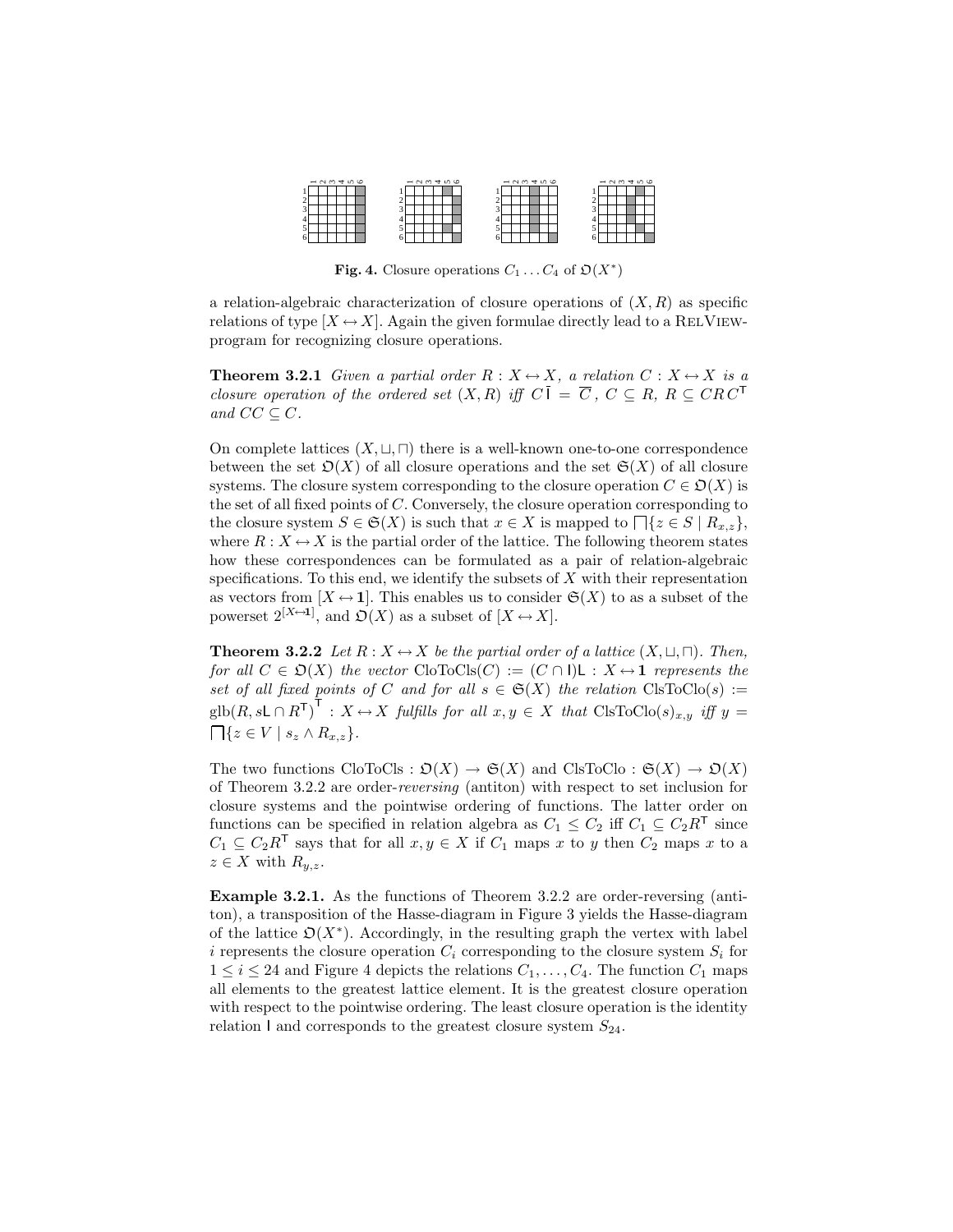

Fig. 5. Lattice  $X^*$ , emphasizing closure system  $S_4$  and closure operation  $C_4$ 

Figure 5 shows the partial order relation of the lattice  $X^*$  as directed graph, where the vertices of the closure system  $S_4$  are emphasized as black squares and the arcs corresponding to the pairs of the closure operation  $C_4$  are drawn boldface. Two of the three properties of closure operations can immediately be verified by examining the picture. The operation  $C_4$  is extensive, since each arc of  $C_4$  is an arc of the graph. It is idempotent, since each  $C_4$ -path leads into a loop over at most one non-loop edge. Monotonicity of  $C_4$  can be recognized by pointwise comparisons. The picture also clearly visualizes that each element of the lattice is either a fixed point of  $C_4$ , i.e., contained in the corresponding closure system  $S_4$ , or is mapped to the least element of  $S_4$  above it.

The topological closure operations of a lattice  $(X, \sqcup, \sqcap)$  distribute over the  $\sqcup$ operation and form an important subclass of  $\mathcal{D}(X)$ . If the lattice X is finite, the corresponding closure systems are precisely the sublattices of  $X$  which contain the greatest element of X. Assuming  $R : X \leftrightarrow X$  as partial order of X, a calculation shows that  $C \in \mathfrak{O}(X)$  is topological iff  $(C \, \| \, C)$  Sup $(R) = \text{Sup}(R)$  C. We have transformed this equation into RELVIEW-code and computed for the above example lattice  $X^*$  that exactly 20 out of the 24 closure operations are topological. The four exceptions are  $C_{14}$ ,  $C_{18}$ ,  $C_{21}$  and  $C_{22}$ .

### 3.3 Full Implicational Systems and Join-Congruences

The origin of full implicational systems is relational database theory, where they are called families of functional dependencies (see e.g., [7]). In [6] full implicational systems are defined on powersets by a variant of the well known Armstrong axioms which require for the relation, written as arrow, and for all sets  $A, B, C, D$ that 1) if  $A \to B$  and  $B \to C$  then  $A \to C$ , 2) if  $A \supseteq B$  then  $A \to B$  and 3) if  $A \to B$  and  $C \to D$  then  $A \cup C \to B \cup D$ .

We generalize this description to finite (complete) lattices  $(X, \sqcup, \sqcap)$  with partial order  $R : X \rightarrow X$ . In this sense, a *full implicational system* on X is a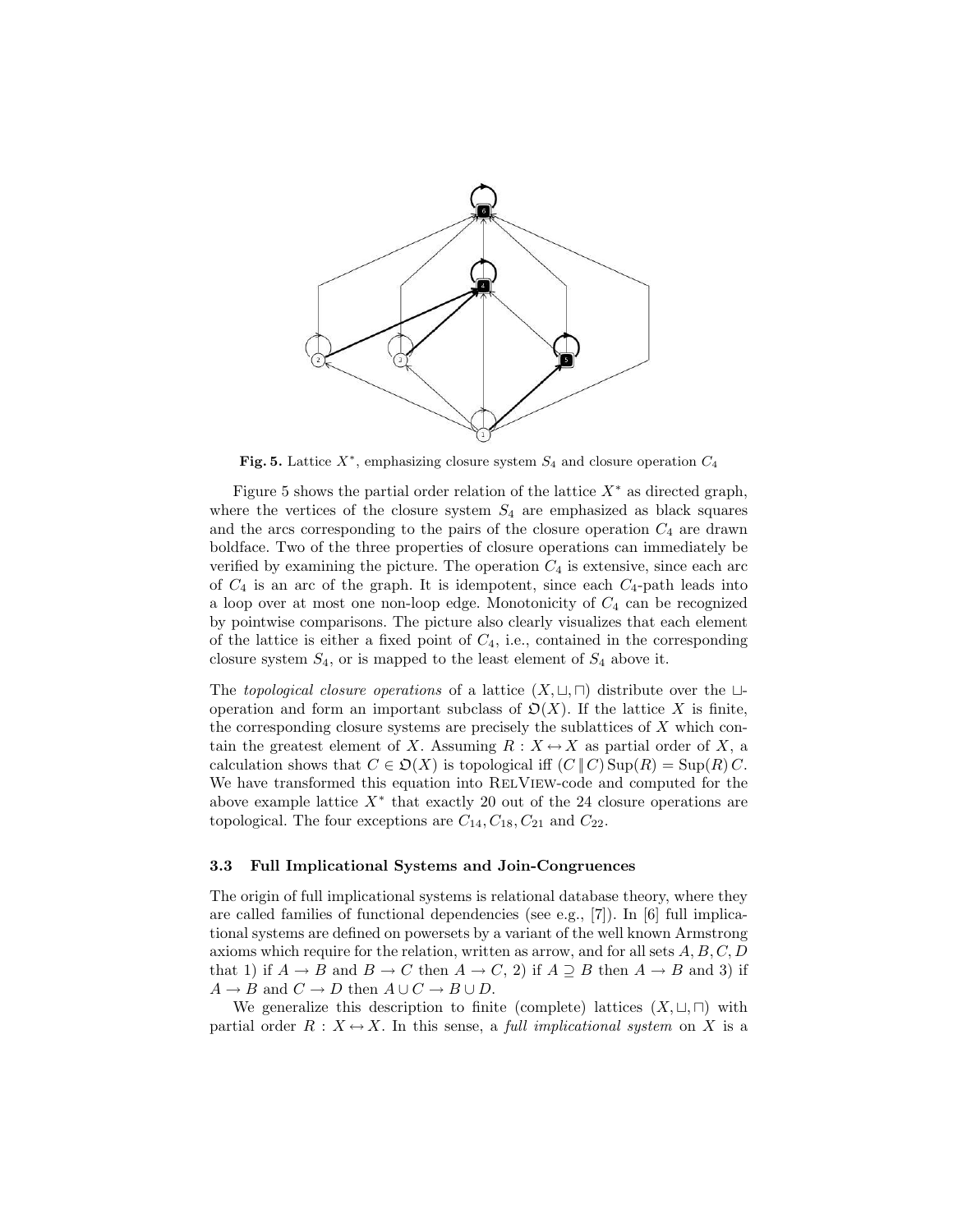relation  $F: X \leftrightarrow X$  that is 1) transitive, 2) contains  $R^{\mathsf{T}}$  and 3) for all  $x, y, x', y' \in$ X it holds that  $F_{x,x'}$  and  $F_{y,y'}$  imply  $F_{x\sqcup y,x'\sqcup y'}$ . As a side remark we note that axiom 3) could be generalized to arbitrary least upper bounds, i.e., arbitrary complete lattices. The resulting relation-algebraic formulation would be that 3') for all subrelations  $D \subseteq F$  we have  $vw^{\mathsf{T}} \subseteq F$ , where  $v := \text{lub}(R, D\mathsf{L})$  specifies the least upper bound of all first components of pairs of D and  $w := \text{lub}(R, D^{\mathsf{T}}L)$ does the same for the second components. But as we restrict ourselves to finite relations, the following theorem considers the first version of the axiom only.

**Theorem 3.3.1** Given  $R: X \leftrightarrow X$  as partial order of a finite lattice  $(X, \sqcup, \sqcap)$ ,  $F: X \mapsto X$  is a full implicational system of X iff  $FF \subseteq F$ ,  $R^T \subseteq F$  and  $F \, \| F \subseteq \text{Sup}(R) \, F \, \text{Sup}(R)^{\mathsf{T}}.$ 

If full implicational systems are ordered by inclusion, then the complete lattice induced by  $(\mathfrak{O}(X), \leq)$  is isomorphic to the complete lattice induced by  $(\mathfrak{F}(X), \subseteq)$ , where  $\mathfrak{F}(X)$  denotes the set of all full implicational systems of  $(X, \sqcup, \sqcap)$ . One direction of this isomorphism is given by mapping  $C \in \mathcal{D}(X)$  to the full implicational system  $F \in \mathfrak{F}(X)$  that consists of all pairs  $\langle x, y \rangle \in X \times X$  with  $R_{y,C(x)}$ . The converse direction is obtained by mapping  $F \in \mathfrak{F}(X)$  to the closure operation  $C \in \mathfrak{O}(X)$  such that  $C(x) = \bigsqcup \{z \in X \mid F_{x,z}\}\)$  for all  $x \in X$ . The following theorem yields these correspondences formulated as a pair of relation-algebraic specifications.

**Theorem 3.3.2** Let  $R : X \leftrightarrow X$  be the partial order of a lattice  $(X, \sqcup, \sqcap)$ . Then, for all  $C \in \mathfrak{O}(X)$  the relation CloToFis(C) :=  $CR^{\mathsf{T}} : X \leftrightarrow X$  fulfills for all  $x, y \in X$  that CloToFis $(C)_{x,y}$  iff  $R_{y,C(x)}$ , and, conversely, for all  $F \in \mathfrak{F}(X)$ the relation  $\text{FisToClo}(F) := \text{lub}(R, F^{\mathsf{T}})^{\mathsf{T}} : X \mapsto X$  fulfills for all  $x, y \in X$  that FisToClo $(F)_{x,y}$  iff  $y = \bigsqcup \{z \in X \mid F_{x,z}\}.$ 

There is a very close relation between full implicational systems and join-congruence relations, which are generalizations of lattice congruences. Given a lattice  $(X, \sqcup, \sqcap)$ , a relation  $J : X \leftrightarrow X$  is a *join-congruence* of X iff it is an equivalence relation and, in addition for all  $x, y, z \in X$  from  $J_{x,y}$  it follows that  $J_{x \sqcup z}$ , How to specify equivalence relations with relation-algebraic means is well-known; see e.g.,  $[10]$ . The remaining requirement on join-congruences holds for  $J$  iff  $J \parallel I \subseteq \text{Sup}(R) J \text{Sup}(R)^{\mathsf{T}}$ . This leads to the following result.

**Theorem 3.3.3** Let  $R : X \rightarrow X$  be the partial order of a lattice  $(X, \sqcup, \sqcap)$ . Then  $J: X \rightarrow X$  is a join-congruence of X iff  $I \subseteq J$ ,  $J = J^{\mathsf{T}}$ ,  $JJ \subseteq J$  and  $J \parallel I \subseteq J$  $\text{Sup}(R) J \text{Sup}(R)^{\mathsf{T}}$ .

In the case of a finite lattice  $(X, \sqcup, \sqcap)$  there is a one-to-one correspondence between the set  $\mathfrak{O}(X)$  of all closure operations of X and the set  $\mathfrak{J}(X)$  of all joincongruences of  $X$  which again establishes a lattice isomorphism wrt. the lattices induced by the ordered sets  $(\mathfrak{O}(X), \leq)$  and  $(\mathfrak{J}(X), \subseteq)$ . The join-congruence J associated with the closure operation  $C \in \mathcal{D}(X)$  is the kernel of the function C, i.e., we have for all  $x, y \in X$  that  $J_{x,y}$  iff  $C(x) = C(y)$ . Relation-algebraically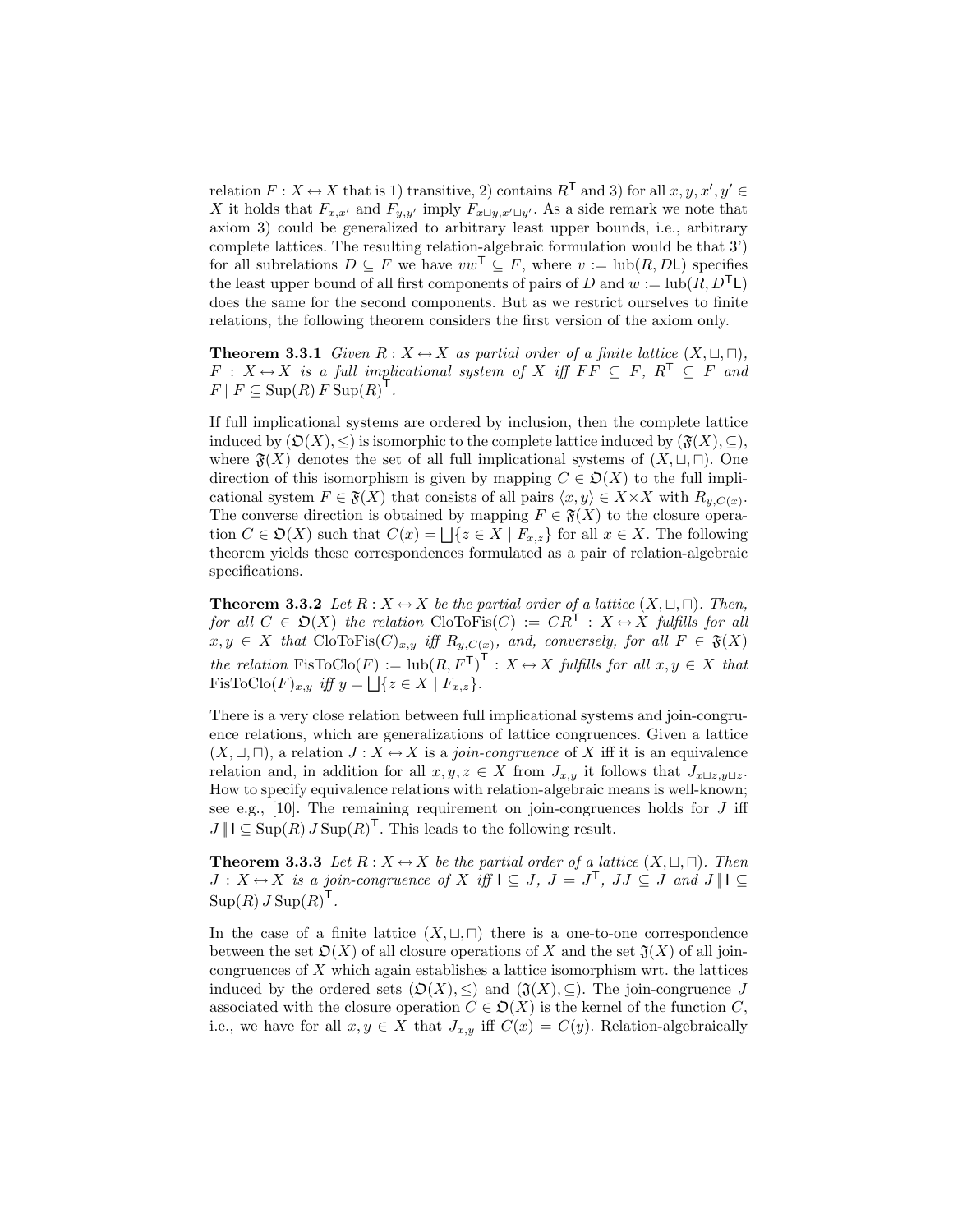

Fig. 6. Full implicational systems  $F_1$  to  $F_4$ 

this means that  $J = \text{CloToJc}(C)$ , where  $\text{CloToJc}(C) := CC^{\mathsf{T}} : X \leftrightarrow X$ . In the reverse direction, the closure operation  $C$  is obtained from the join-congruence  $J \in \mathfrak{J}(X)$  as in the case of full implicational systems, i.e., by mapping each element  $x \in X$  to  $\bigcup \{z \in X \mid J_{x,z}\}\.$  Using Theorem 3.3.2 we get  $C = \text{JcToClo}(J)$ as  $\mathrm{JcToClo}(J) := \mathrm{lub}(R, J)^\mathsf{T} : X \mapsto X$  where  $R : X \mapsto X$  is the partial order of the finite lattice  $(X, \sqcup, \sqcap)$ .

**Example 3.3.1.** In Figure 6 the four full implicational systems  $F_1$  to  $F_4$  of our running example are shown as four RELVIEW-pictures, where the relation  $F_i$  is the value of the specification  $\text{CloToFs}(C_i)$  with the closure operations  $C_i$  from Figure 4,  $1 \leq i \leq 4$ .

For our running example we already know that exactly 24 equivalence relations  $J_i = \text{CloToJc}(C_i)$ ,  $1 \leq i \leq 24$ , on  $X^*$  are join-congruences. Figure 7 shows the relations  $J_1$  to  $J_4$ . Each column (or row) directly corresponds to a congruence class of the respective relation. In addition we used RelView to test which of the 24 join-congruences are also meet-congruences. Analogously, a meet-congruence M satisfies for all  $x, y, z \in X$  that  $M_{x,y}$  implies  $M_{x \cap z, y \cap z}$ . We obtained four positive answers:  $J_1, J_3, J_{22}$  (with the classes  $\{x_1\}, \{x_2\}, \{x_3\}, \{x_4, x_6\}, \{x_5\}$ ) and  $I = J_{24}$ . The relation  $J_2$ , for example, is not a meet-congruence, since  $x = z = x_2$ and  $y = x_3$  is one of the 12 triples such that  $\langle x, y \rangle$  is in  $J_2$  but  $\langle x \sqcap z, y \sqcap z \rangle$  is not in  $J_2$ .

#### 3.4 Dependency Relations

In [1] Aumann introduced certain relations to formalize the essential properties of a "contact" between objects and sets of objects. His motivation was to obtain an access to topology which is more suggestive for beginners than the ones provided by "traditional" axiom systems. If we formulate Aumann's original definition in our notation, then a relation  $D: X \mapsto 2^X$  is a *contact* if 1) for all  $x \in X$  and  $Y, Z \in 2^X$  we have  $D_{x,\{x\}}$ , that 2) from  $D_{x,Y}$  and  $Y \subseteq Z$  it follows  $D_{x,Z}$ , and that 3) from  $D_{x,Y}$  it follows  $D_{x,Z}$  if  $D_{y,Z}$  holds for all  $y \in Y$ .

Obviously, demands 1) and 2) are equivalent to the fact that  $x \in Y$  implies  $D_{x,Y}$  for all  $x \in X$  and  $Y \in 2^X$ . Hence, Aumann's contacts are exactly the



Fig. 7. Join congruences  $J_1$  to  $J_4$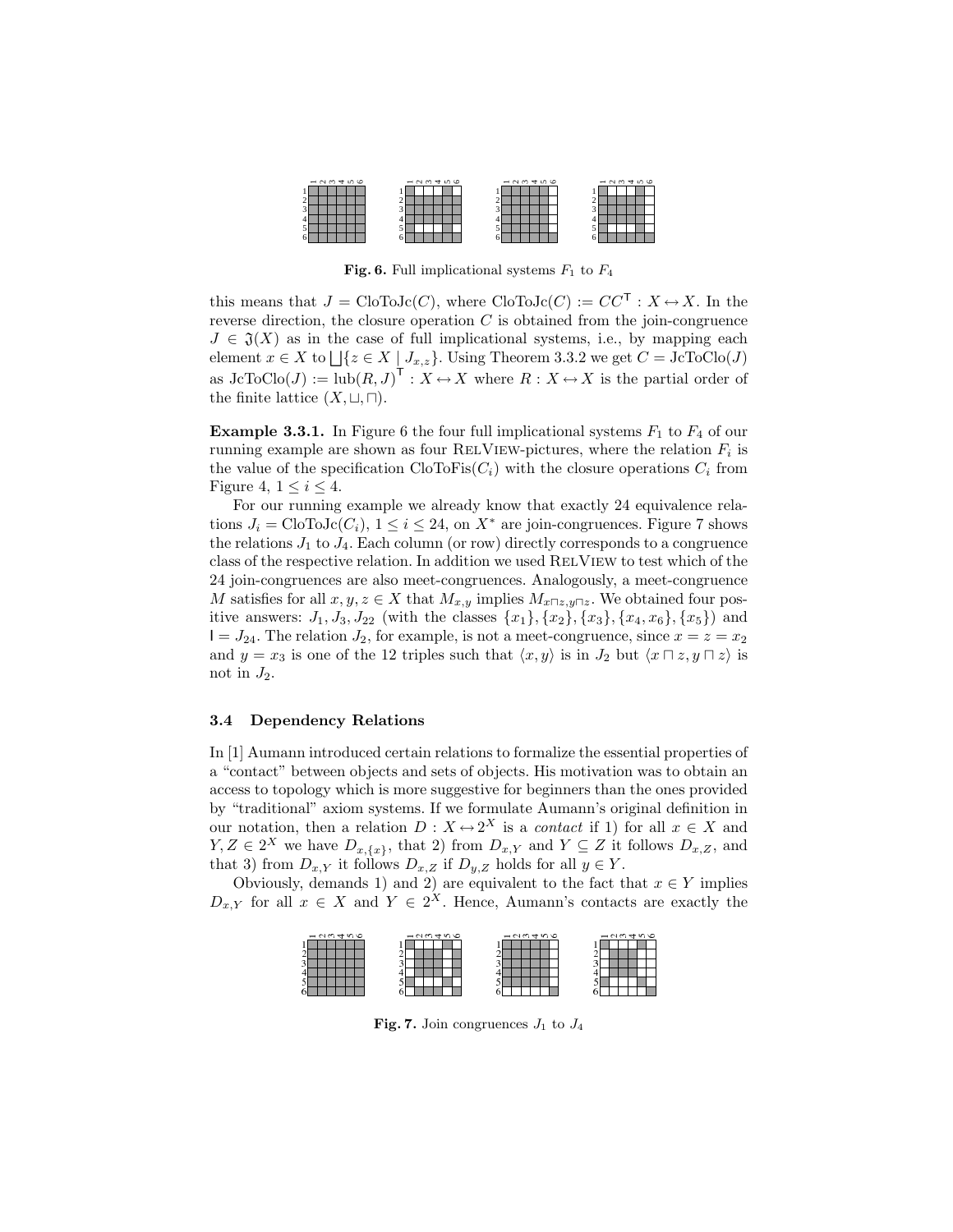dependency relations in the sense of [6]. In the following theorem, we present relation-algebraic versions of the two axioms given in [6].

**Theorem 3.4.1** Let  $M: X \rightarrow 2^X$  be a membership-relation. Then a relation  $D: X \mapsto 2^X$  is a dependency relation iff  $M \subseteq D$  and  $D M^{\mathsf{T}} \overline{D} \subseteq D$ .

In [1] a one-to-one correspondence between the set  $\mathfrak{O}(2^X)$  of all closure operations of  $(2^X, \subseteq)$  and the set  $\mathfrak{D}(X)$  of all contacts of type  $[X \leftrightarrow 2^X]$  is established, which is also mentioned in [6] for dependency relations. The relation  $D \in \mathfrak{D}(X)$ corresponding to  $C \in \mathfrak{O}(2^X)$  is for all  $x \in X$  and  $Y \in 2^X$  given by  $D_{x,Y}$  iff  $x \in C(Y)$ . Conversely, the closure operation associated with  $D \in \mathfrak{D}(X)$  maps  $Y \in 2^X$  to  $\{x \in X \mid D_{x,Y}\}.$  The next theorem contains corresponding specifications in relation algebra.

**Theorem 3.4.2** Assume  $M: X \leftrightarrow 2^X$  to be a membership-relation. Then, for all  $C \in \mathfrak{O}(2^X)$  the relation CloToDep $(C) := \mathsf{M} C^{\mathsf{T}} : X \mapsto 2^X$  fulfills for all  $x \in X$  and  $Y \in 2^X$  that  $\text{CloToDep}(C)_{x,Y}$  iff  $x \in C(Y)$ , and, conversely, for all  $D \in \mathfrak{D}(X)$  the relation DepToClo(D) :=  $\text{syq}(D, M) : 2^X \leftrightarrow 2^X$  fulfills for all  $Y \in X$  that  $\text{DepToClo}(D)(Y) = \{x \in X \mid D_{x,Y}\}.$ 

In [1] Aumann mentions that his relations may also be used to investigate the notion of a contact in sociology or political science. For this, it is frequently necessary to replace M by a relation  $M : X \leftrightarrow G$  with the interpretation "individual x is a member of a group g of individuals" of  $M_{x,q}$ . If syq $(M, M) = 1$ , then  $(G,R)$  is an ordered set, where  $R:=\,M^{\mathsf{T}}\,\overline{M}$  . In this general setting the one-toone correspondence between closure operations and contacts is lost. It can only be shown that there is an order embedding from the set of closure operations to the set of these generalized contacts.

# 4 Conclusion

Closure systems and closure operations play an important role in both mathematics and computer science. Moreover, the literature contains many examples for concepts employed in practice which could be proven to be isomorphic to special closure systems. In this work we have presented relation-algebraic formulations of the connections between closure systems on the one hand and closure operations, full implication systems, join-congruences, and dependency relations on the other hand. The resulting algebraic representations are very compact. We have demonstrated that the formulas can directly be used to compute the transformation between concepts, e.g., transform a given finite dependency relation to the corresponding closure operation. Each of the definitions can also be used to efficiently test given relations for conformance, e.g., to compute whether a given relation is a dependency relation or not. We have used the computer algebra system RelView to compute both transformations and tests. As shown by examples, the system can also be used to visualize the results either as graphs or as Boolean matrices, whatever is more appropriate to the case.